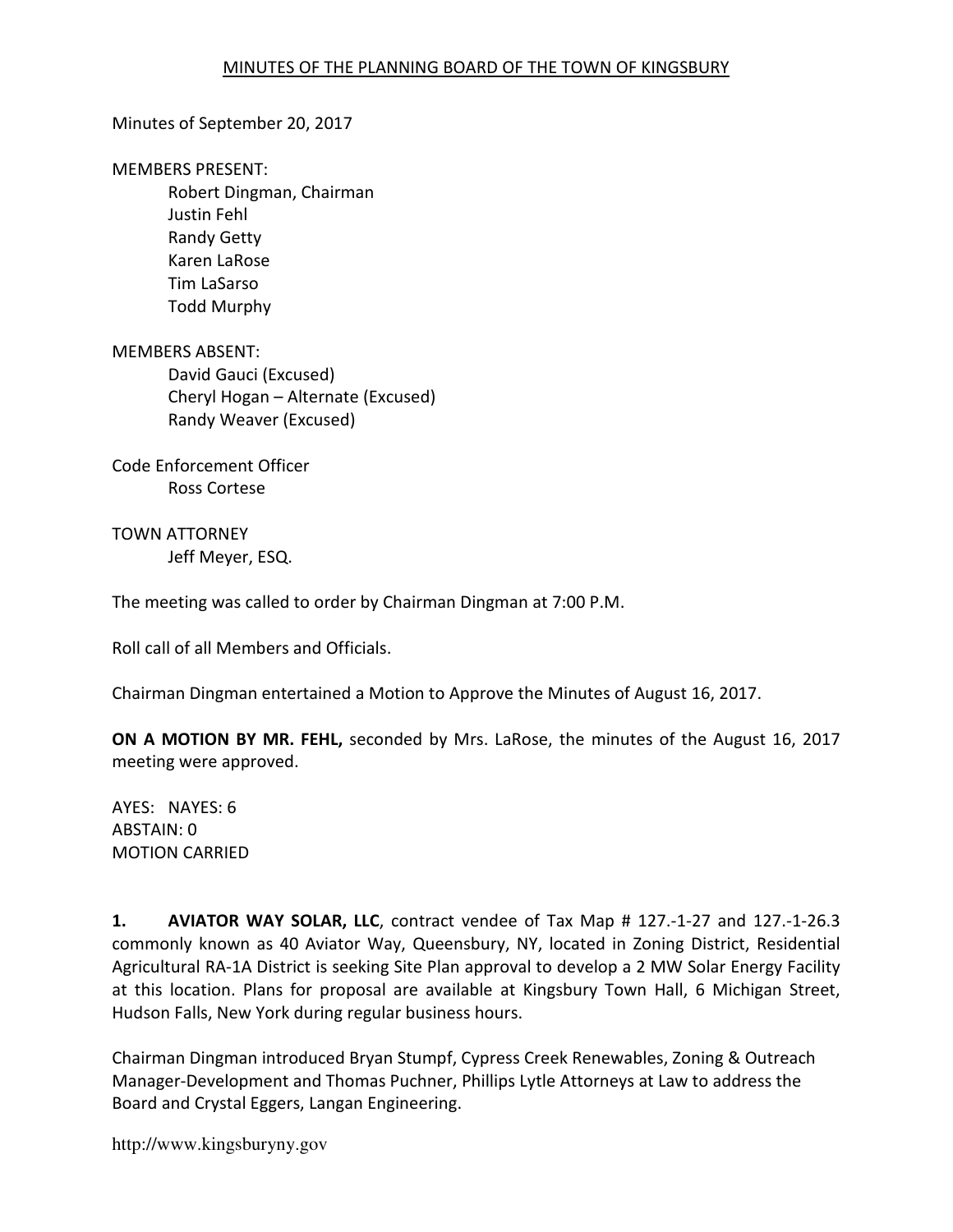Planning Board Meeting September 20, 2017 Page 2 of 5

Chairman Dingman opened the Public Hearing.

Mr. Stumpf stated Mr. Giroux will be merging the two properties on Aviator Way rather than doing a subdivision. Mr. Stumpf gave Chairman Dingman a copy of Tax Parcel Combination Request from Washington County Real Property Tax Services for the record.

Tom Puchner, attorney for this project stated on the last site plan presented to the Board they were going to do a lot line adjustment/subdivision. After having discussions Mr. Giroux it was decided they would combine the two lots. At this point they do not have the new site plans ready for the Board. Before the next meeting they will have a new site plan for the Board.

Crystal Eggers, Langan Engineering stated the only difference between the site plan tonight and the site plan the Board has already received is the subdivision line is not on the new plan anymore. Everything will stay the same as was on the first site plan.

Mr. Stumpf stated they have started the application with the DEC concerning the wet lands.

Chairman Dingman questioned if they had filed an application with the DEC concerning the wet lands. The last the Board had heard it was not filed.

Mr. Stumpf stated not as of yet, but they are working on it.

Mr. Puchner stated there have been communications with DEC on how the process works. Mr. Puchner is requesting approvals with conditions once they get the permit from DEC. In terms of wetlands there are areas of buffer zone that will be affected. There are.040 improvements to the driveway.

Mr. Cortese questioned if this is due to widening the road.

Ms. Eggers stated that is correct. The remittance of a logging road that is there now has an existing culvert. They are proposing to improve the logging road to bear a little more traffic. Therefore, they need to widen the road and encroach a little bit into the wetlands. The traffic is only going to be for the construction. After the construction there shouldn't be any traffic.

Mr. Stumpf stated there will be traffic for the landscaping that will need to be done periodically. After the construction is done they will have someone do inspections every three months.

http://www.kingsburyny.gov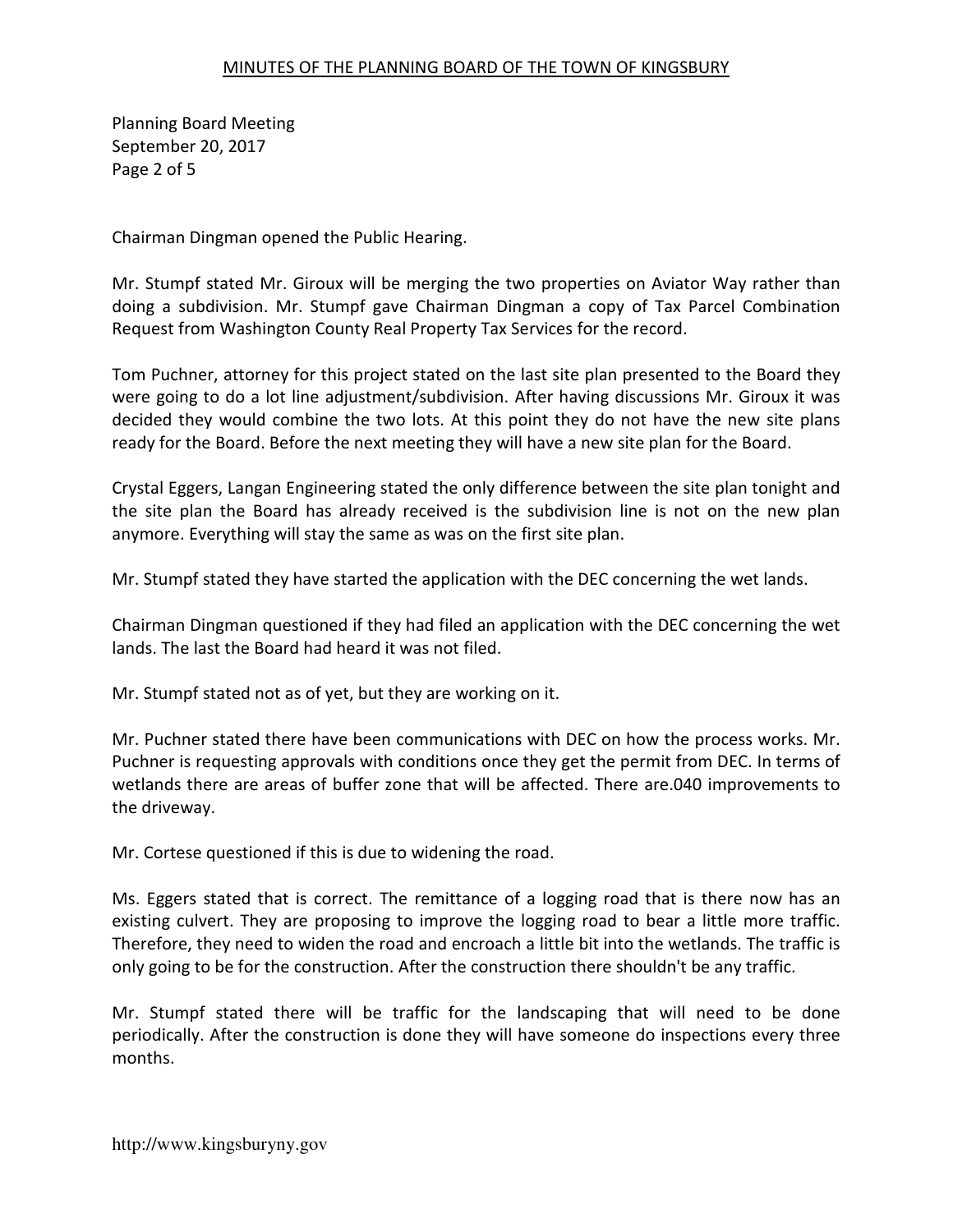Planning Board Meeting September 20, 2017 Page 3 of 5

Mr. Stumpf stated decommissioning was brought up at the last meeting. They will be able to provide something that shows the salvage value.

Chairman Dingman questioned Mr. Stumpf if he was talking about a bond.

Mr. Stumpf stated a bond or some percentage. They are looking at seeing a percentage above the salvage value. If the Town has an independent third party do an estimation of commission and cost they would balance that with the salvage value. Cypress Creek Renewables will be responsible for the third party fees.

Chairman Dingman stated he has tried to get in contact with someone in Whitehall, NY to see how and what they have done with their solar farms. This is the first one to come before this Board and we need to get it right.

Mr. Getty questioned how long the DEC Permit could take.

Ms. Eggers stated it can take from 60 to 150 days.

Mr. Getty questioned if it could be less than 60 days.

Ms. Eggers stated it won't be less than 60 days.

Mr. Getty stated that will still give the Board time to get more information from any other municipality that may a have solar farm.

Mr. Stumpf stated he was in contact with Bryan King, Fire Chief of Kingsbury Volunteer Hose Company. On September 6, 2017, Mr. Stumpf hosted a Safety and Emergency Response Procedure Training at the Kingsbury Town Hall. Mr. Stump provided a copy of the signed confirmation form saying the training was done. The fire company was very satisfied with the training.

The Public Hearing was opened.

Audience members in attendance listed below raised a number of questions and had a number of comments and complaints relative to communication with Cypress Creek.

Diane Coughlin & Don Gibbel, 41 Aviator Way, Sherry Burdick 32 Aviator Way, Ian McNally 23 Aviator Way, Hal Kilburn representing Daniel & Kelly, Turcotte 29 Aviator Way and Francis Giroux, 19 Helen Drive, Queensbury.

http://www.kingsburyny.gov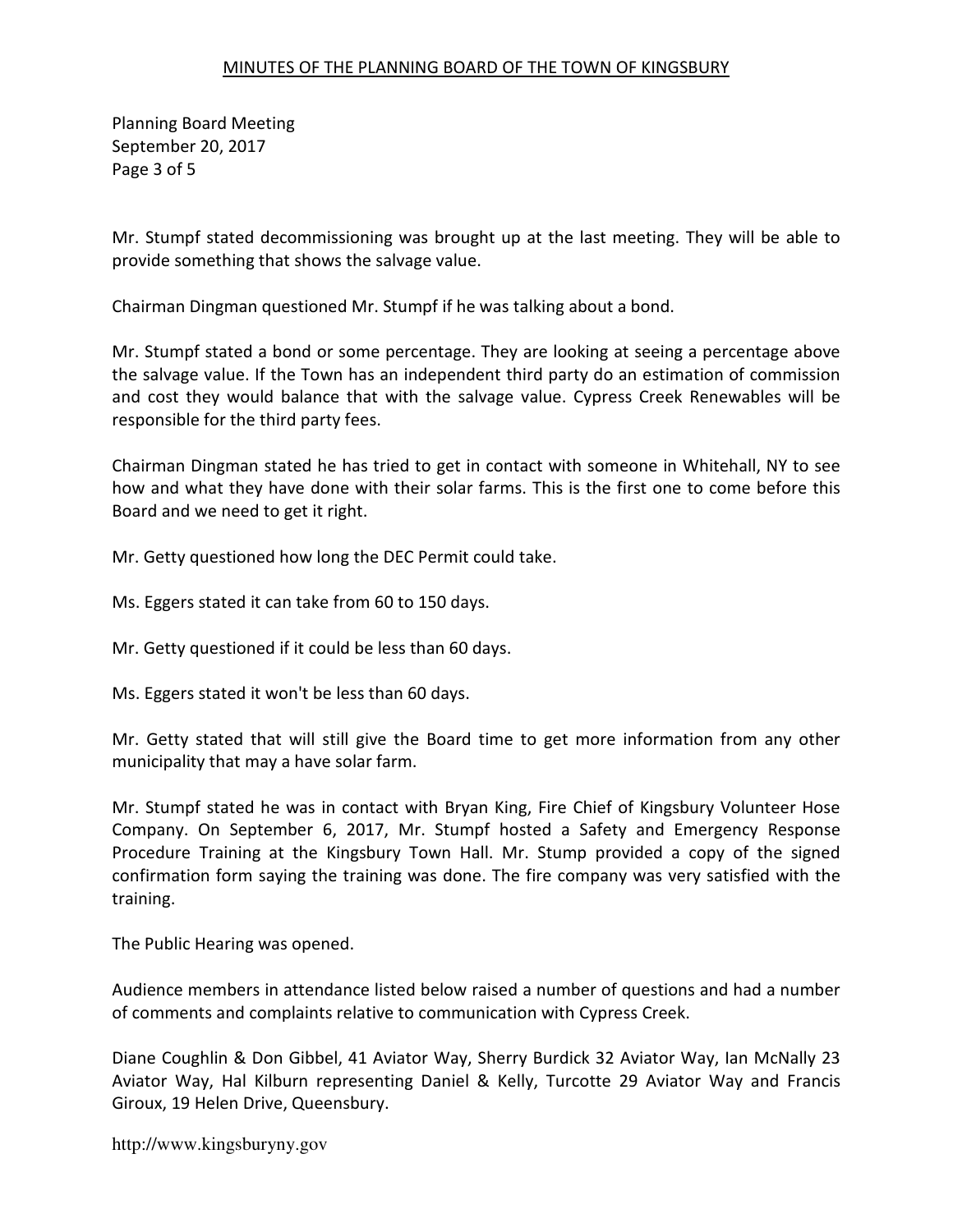Planning Board Meeting September 20, 2017 Page 4 of 5

Chairman Dingman stated for the record he would like to see Cypress Creek Renewables and the neighbors work and improve communication on this project. There needs to be an attempt to have each side work together to ensure that all necessary information is provided to both parties.

Mr. Stumpf stated as a reminder Cypress Creek have built solar projects in 15 states. They have approvals for eleven projects in NYS. We all have concerns with access to this project. In ways this will be an improvement to this area.

Chairman Dingman stated to be clear it is not fair to Cypress Creek Renewables or the neighbors immediately feel adversary to a relationship. It is better to work with people and if doesn't work out then there is not a problem. We need to try to work together first because then it will be a beneficial to everyone in the long run.

Chairman Dingman stated there have been issues in the past, if the neighbors have an issue with someone being on their property or other issues, who or where they would call.

Mr. Stumpf stated they can call him. He has handed out his business card. Cypress Creek has very strict rules. Mr. Stumpf role is mostly zoning. He then said that he will check to see who the neighbors should call.

Chairman Dingman stated if there were issues the neighbors would call directly to the contact person so that they can take care of the issue. Chairman Dingman also recommended the neighbors not have contact with the construction workers on this project.

Mr. Stumpf stated there is a project manager.

Mrs. LaRose questioned if the Board should meet the project manager as well.

Mr. Stumpf stated he could have the project manager attend a meeting.

Mr. Stumpf believes everyone is on the same page at this time.

Chairman Dingman stated as long as there is communication on both sides it solves a lot of problems. He asked Mr. Stumpf to meet with face to face with each neighbor and find out what each issue is. These would be issues Mr. Stumpf can address that the Board cannot.